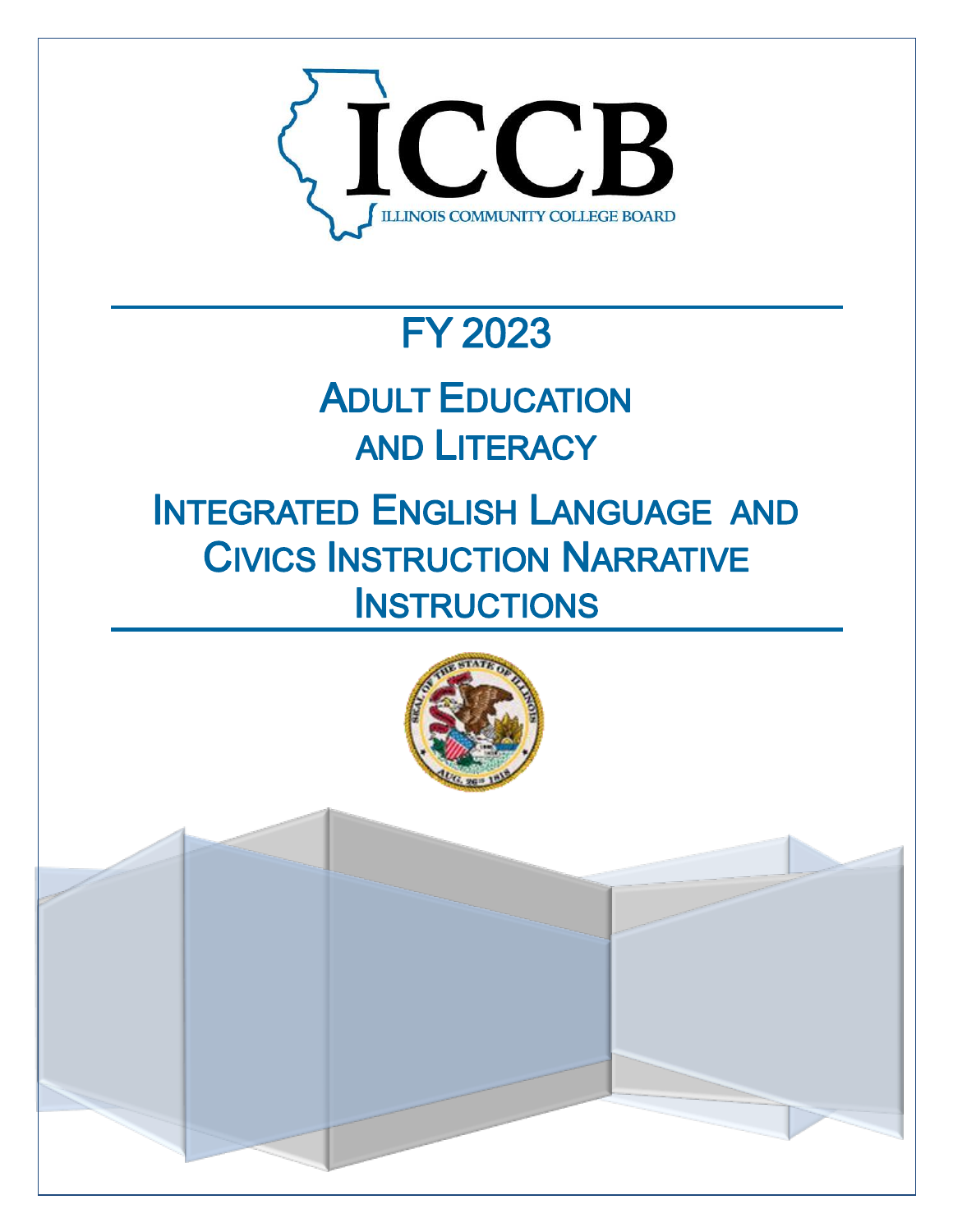## **Table of Contents**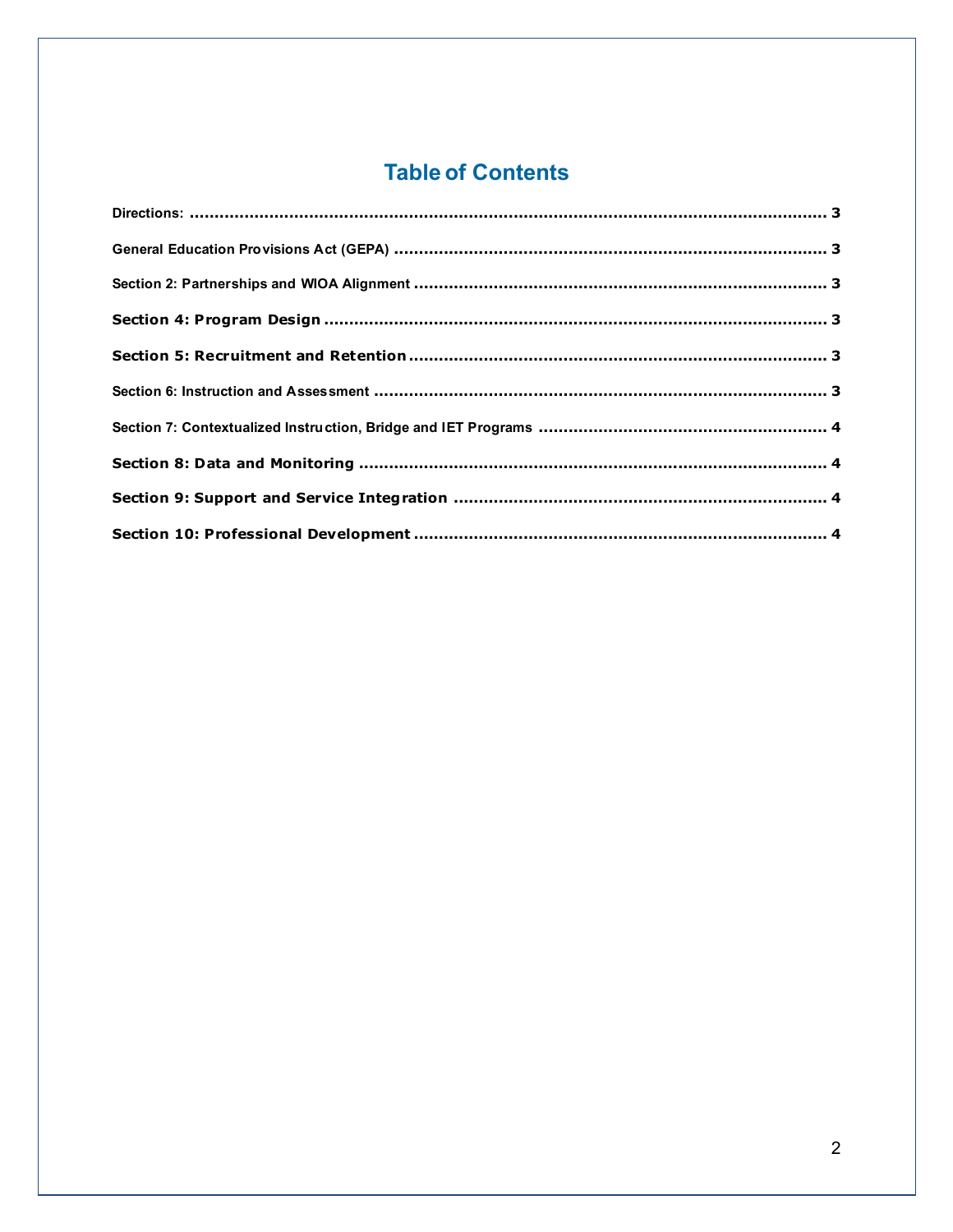#### <span id="page-2-0"></span>**Directions:**

Revise each section of the original FY22 Grant Narrative for the IELCE questions. You are not held to the 25 page limit on the original narrative, but please remember you are only revising appropriate sections to address changes in your proposal.

- You MUST use either RED FONT or **Track Changes** in the original narrative to address any changes or revisions to your proposal.
- If you do not use the appropriate font color or track changes, the document will be returned to you for corrections.

The following outlines the key priorities for each section in the original narrative.

### <span id="page-2-1"></span>**General Education Provisions Act (GEPA)**

Provide a statement that your agency will address equity issues identified under the General Education Provisions Act (GEPA) section 427.

### <span id="page-2-2"></span>**Section 2: Partnerships and WIOA Alignment**

Describe how your proposed programing and goals align with your local workforce innovation board(s) plan(s). Specifically, identify how your proposed activities will meet the goals and priorities of the local plan and meet the education and employment needs of the area.

• Summarize any relevant partnerships, including plans to subgrant the award and any applicable cooperative agreements to carry out activities.

### <span id="page-2-3"></span>**Section 4: Program Design**

Describe the IEL/CE program developed under Section 243 of WIOA that will be delivered in combination with the IET. Include the occupational or career clusters for the IET program. Include the use of technology; contextualization of reading, math, and language acquisition; the support services that will be offered; and, based on the definition, the learner population to be served including those seeking instructional services who are professionals with degrees. Include updates to the Delivery of IEL/CE Services and Standards and Competencies.

### <span id="page-2-4"></span>**Section 5: Recruitment and Retention**

Describe a clear student recruitment and retention strategy with timelines, objectives, and evaluation methods.

### <span id="page-2-5"></span>**Section 6: Instruction and Assessment**

Describe the instructional services offered and identify how these services will be of sufficient intensity and duration to achieve improved education functioning levels for learners. Include plans for instructional staff to complete the Standards Proficient, Specialist, and Master Pathways.

• Discuss strategies for continuous improvement in achieving Measurable Skill Gains and credential attainment. Include how ESL Standards and Competencies will be included in